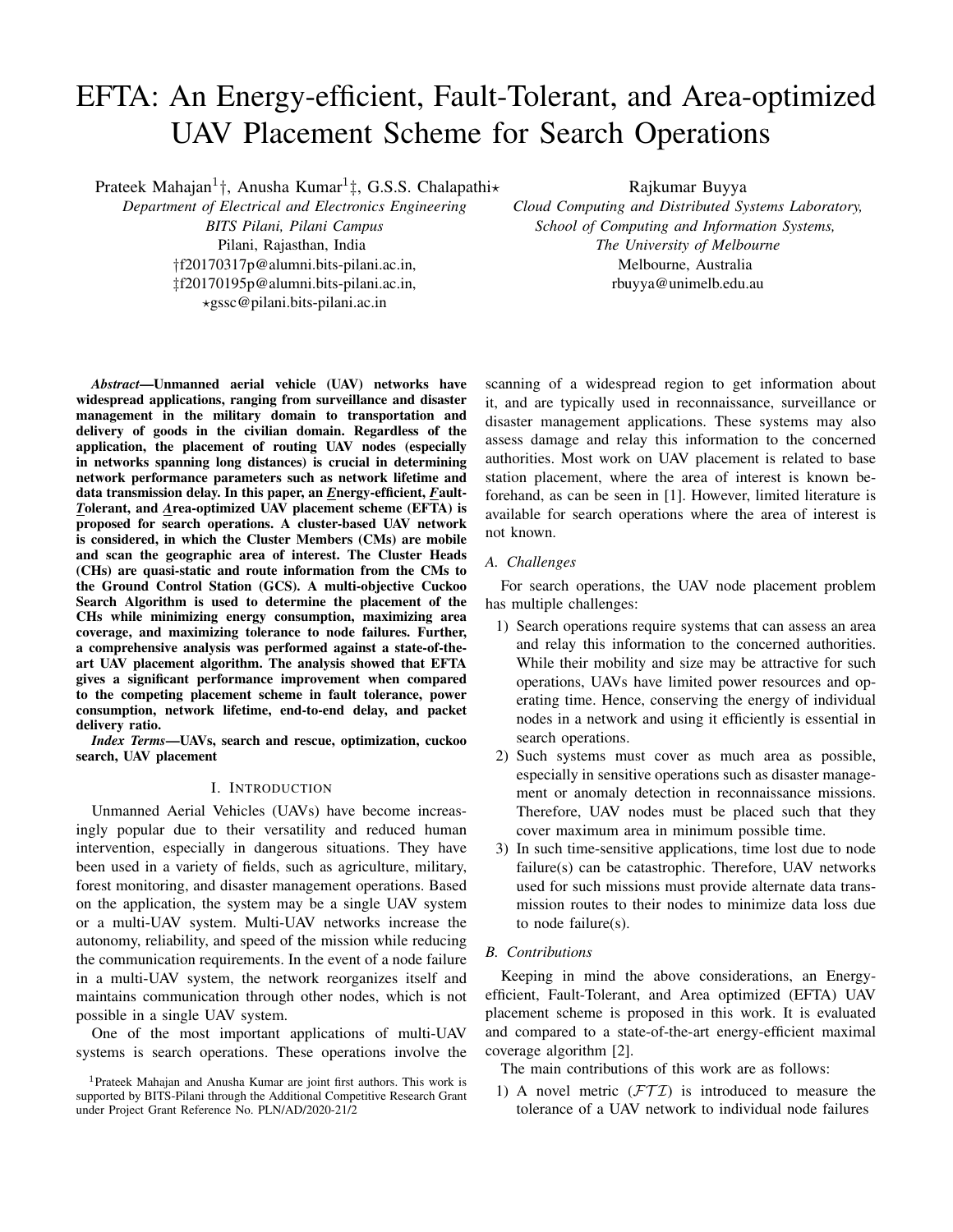- 2) A system model designed specifically to tackle search operations
- 3) A novel placement scheme EFTA, for routing data among the UAV CHs that minimizes energy consumption, maximizes area covered, and is tolerant to node failures.
- 4) Intensive simulation studies which show that EFTA outperforms a state-of-the-art energy-efficient maximal coverage algorithm [2] in terms of energy efficiency, fault tolerance, network lifetime, end-to-end delay and packet delivery ratio.

It is to be noted here that the optimization problems of maximizing area and fault tolerance while minimizing power consumption are conflicting and NP-hard. Thus, a metaheuristic algorithm, MOCS [3], is used to arrive at a solution. Moreover, as natural processes inspire meta-heuristics, they provide quality solutions that can be used in real-time scenarios and apply to different use cases, as shown in [4].

The rest of this article is organized as follows. Section II gives a brief overview of related works, followed by Section III, which gives a background of the considered system model. Section IV explains the proposed scheme for UAV placement. Section V discusses the results of simulations carried out, followed by the conclusion in Section VI.

## II. RELATED WORKS

The placement of UAVs in a network is of prime importance as it determines its performance in terms of network lifetime, energy usage, and delay in data transmission. Further, the placement of UAVs may be fixed or dynamic. An important UAV application where placement plays an important role is provision of cellular services using UAV base stations. In [1], Arani *et al.* proposed a novel learning-based mechanism for the three-dimensional deployment of UAVs to assist terrestrial networks. Low complexity algorithms based on the multiarmed bandit and satisfaction methods were used to learn UAVs' locations along with tools from reinforcement learning to arrive at the optimum placement. Another method proposed for base station placement is [5], where a density-aware placement algorithm was used to maximize the number of users covered subject to the constraint of the minimum required data rates per user. In [2], Alzenad *et al.* considered a 3-D placement algorithm that provided energy-efficient maximal coverage. The UAV mounted base station deployment in the horizontal dimension was first modeled as a circle placement problem and then a smallest enclosing circle problem.

In [6], UAV swarm positions were optimized to achieve a high multiplexing gain in line-of-sight MIMO backhaul. The authors developed two distributed algorithms for this - one based on gradient descent and another that used brute force. Both of these algorithms showed better performance as opposed to random swarm placement. Pan *et al.* [7] investigated a utility maximization problem for UAV placement and resource allocation in a software-defined network. The proposed solution used alternating maximization iterative algorithm, a successive convex optimization technique, and the modified alternating direction method of multipliers at different stages. Better results were obtained when bench-marked against other schemes at the cost of increased complexity.

However, this is not the only application that is dependent on UAV placement. In [8], a placement optimization problem was formulated to minimize the number of UAVs in the wind farm along with a routing optimization problem to minimize the inspection time. Both problems were NP-hard and solved using heuristics designed by the author. Zhang *et al.* [9] proposed a max-min energy harvesting problem by optimizing the UAVs' placement based on a non-linear energy harvesting model for wireless power transfer applications. The problem was solved by using the bat algorithm and ant colony optimization algorithm. For search operations, no placement schemes exist in literature, to the best of the authors' knowledge.

# III. SYSTEM MODEL

# *A. Nodes in Network*

This work considers a UAV network with the following nodes:

*1) Ground Control Station (GCS)::* The GCS acts as a data sink for the network and has no power constraints. The remaining nodes direct all relevant information, such as the number and location of survivors, to the GCS. Further rescuerelated actions are taken here as well.

*2) Cluster Heads (CHs)::* These are the UAVs with low mobility, enhanced computational power for complex data processing, and enhanced energy characteristics. EFTA is used to place these CHs. Once the CHs are placed, they remain *quasi-static*. Their primary purpose is to act as routers for information from the CMs to the GCS.

*3) Cluster Members (CMs)::* These are highly mobile UAVs with minimal computational abilities. Their main task is to search the area allotted to them and send any necessary information (such as detection of a survivor) to a CH, which then routes this information to the GCS.

#### *B. Network Layout*

A rectangular search area is considered in this work, and the nodes are depicted in Fig. 1. The GCS (denoted by a tower with dark blue background) is located at one corner of the search area, whereas both the CHs and CMs are distributed throughout the search area. The CHs (denoted by the UAVs with a light blue background) are quasi-static and act as routers for the CMs.

#### *C. Flow of Information*

CMs are responsible for scanning a designated area. On identifying objects of interest in that area, they forward their location to the nearest CH. Using a multi-hop routing algorithm, the CH subsequently forwards this information to the GCS.

#### IV. EFTA: UAV PLACEMENT SCHEME

The objective of EFTA is to place CHs such that the area covered and fault tolerance are maximized while minimizing the power consumption. MOCS is used for solving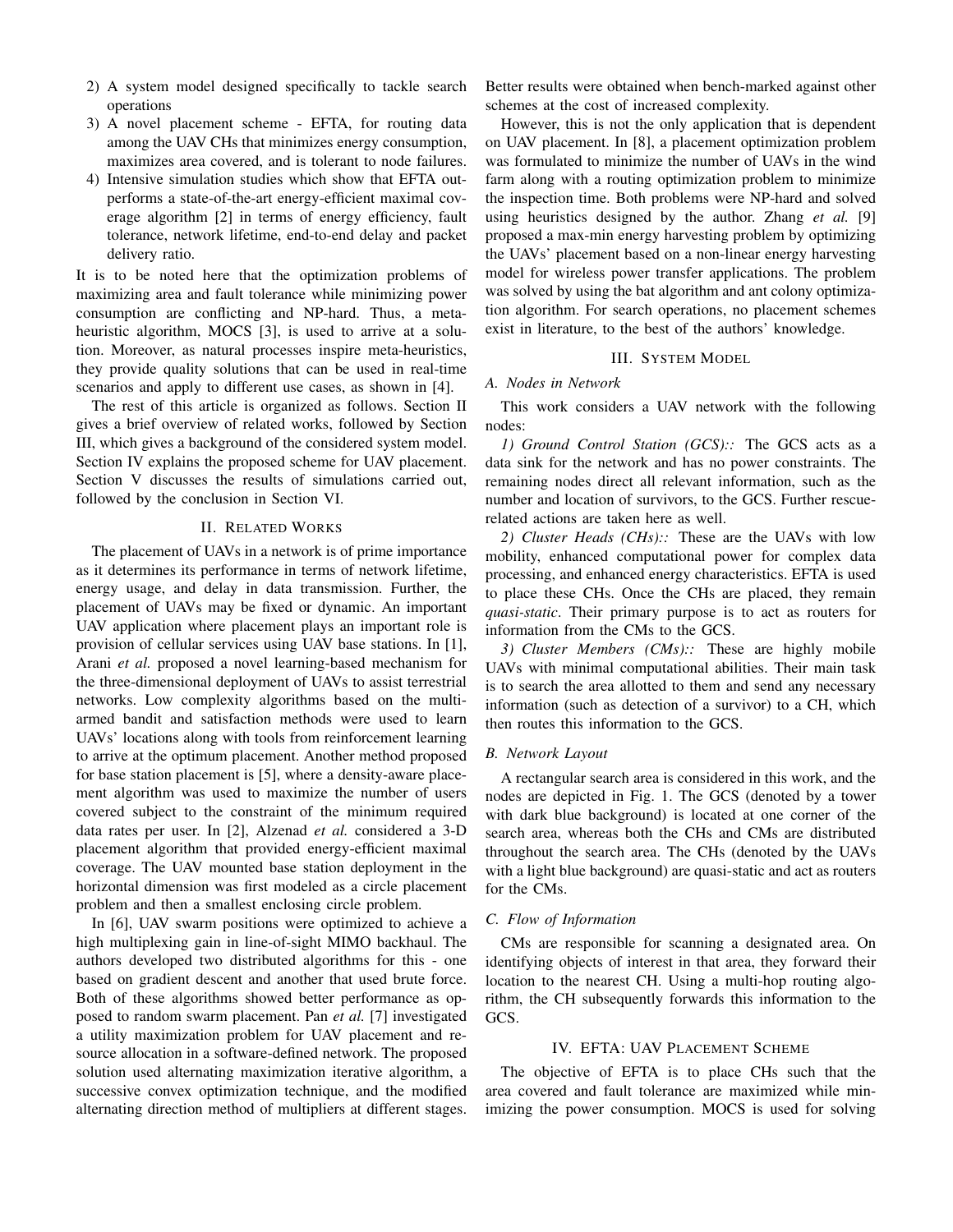

Fig. 1: Network Layout

these constraints simultaneously and providing a solution. The following subsections explain the constituent optimization problems:

#### *A. Maximizing Area Coverage*

The rectangular area to be covered is modeled as a grid consisting of cells of dimensions  $100m \times 100m$ . Thus, the area covered by the CHs is proportional to the number of cells covered by them, and the objective is to maximize the total number of grid cells covered by the CHs.

Let the network consist of  $k$  CHs, whose positions are denoted by  $(x_D^t, y_D^t)$ , where  $t = \{1, 2, 3, 4, ..., k\}$ . Further, consider a binary variable  $u[i][j] \in \{0, 1\}$  such that  $u[i][j] = 1$ , if and only if the cell with coordinates  $(i, j)$  in the grid is covered by a CH. A CH covers a cell  $(i, j)$  in the grid only if the distance of the CH from the cell is less than the transmission range  $R_0$ . A CH covers a cell if the below condition is satisfied for a cell with coordinates  $(i, j)$  in the grid:

$$
(x_D^t - i)^2 + (y_D^t - j)^2 \le R_0^2,\tag{1}
$$

where  $R_0$  is the transmission range of a CH. In this work, an area is represented by a grid  $G$  consisting of  $m \times n$  cells, each of which are represented by a binary variable *u[i][j]* as defined above.

The area maximization problem can thus be defined as follows:

$$
\begin{aligned}\n\text{maximize} & \sum_{i=1}^{m} \sum_{j=1}^{n} u[i][j] \\
\text{such that} \\
& u[i][j] = 1 \text{ iff} \\
& (x_D^t - i)^2 + (y_D^t - j)^2 \le R_0^2 \\
\text{for any } t \in \{1, 2, 3 \dots k\}\n\end{aligned}\n\tag{2}
$$

Thus, to maximize the area covered by the CHs, the number of grid cells covered by the CHs is maximized.

#### *B. Minimizing Nodal Power Consumption*

The CH power consumption model used in this work is based on [10], where the power consumed is modeled as a function of the power consumed in transmitting and receiving a signal from one node to another. The following equation is used to model the energy lost,  $E(q)$ , in the one transmission:

$$
E(q) = (q - 1)E_{R0} + q E_{T0} + \frac{\eta}{\gamma} \sum_{l=1}^{q} d_l^{\alpha},
$$
 (3)

where  $E_{T0}$  and  $E_{R0}$  are constants representing distanceindependent terms for transmitting and receiving power respectively for one hop,  $\gamma$  is the efficiency of the radio's power amplifier,  $\eta$  is the power consumed by the power amplifier at maximum efficiency,  $\alpha$  is the shadowing/fading effect constant,  $q$  is the number of hops associated with the transmission, and  $d_l$  is the distance associated with the *l*th hop in the transmission. Hence, in this work, the energy constraint is modeled as the average power lost in sending information from a CH in the network to the GCS. In case a CH requires multi-hop routing to send data to the GCS, the total power lost in transmitting data is calculated with respect to the shortest distance path available to the CH. Note that distance here refers to the distance a packet has to travel to reach the GCS from a CH.

Let *k* CHs be present at various cells and consider two matrices N and D of sizes  $k \times 1$  and  $k \times k$  respectively. N contains the number of hops required for each CH to send data to the GCS, while  $D$  contains the distance associated with each hop from a given CH to the GCS. Since the maximum number of hops while transmitting a packet from a CH to the GCS is k hops, the size of D is  $k \times k$ . For example,  $D_{ij}$ is the distance of the jth hop in a transmission from the  $i$ th CH to the GCS. Thus, from Eq. (3) nodal power consumption  $(NPC)$  is defined as follows: Thus, this work defines nodal power consumption  $(\mathcal{NPC})$  as follows:

$$
\mathcal{NPC} = \frac{\sum_{j=1}^{k} ((N_j - 1)E_{R0} + N_j E_{T0} + \frac{\eta}{\gamma} \sum_{i=1}^{N_j} D_{ij}^{\alpha})}{k},
$$
\n(4)

where  $N_i$  is the jth element of matrix N,  $E_{T0}$  and  $E_{R0}$  are constants representing distance-independent terms for transmitting and receiving power respectively for one hop,  $\gamma$  is the efficiency of the radio's power amplifier,  $\eta$  is the power consumed by the power amplifier at maximum efficiency and  $\alpha$  is the shadowing/fading effect constant.

Thus, this work aims to minimize the power consumed in data transmission from any CH to the GCS by minimizing N PC.

## *C. Maximizing Fault Tolerance Index (*FT I*)*

The third objective takes into account the ability of the network to tolerate node failures. Fault tolerance is of prime importance as it is essential to ensure that this UAV network is robust to the failure of one or more UAV nodes. As a measure of fault tolerance, a novel index is introduced by this work - the Fault Tolerance Index  $(FTI)$ .  $FTI$  is defined as the average number of connections of CHs with their neighbors in the network. A greater number of average connections  $(FTI)$  would allow the network to use the nodes' energies more evenly and, therefore, result in a higher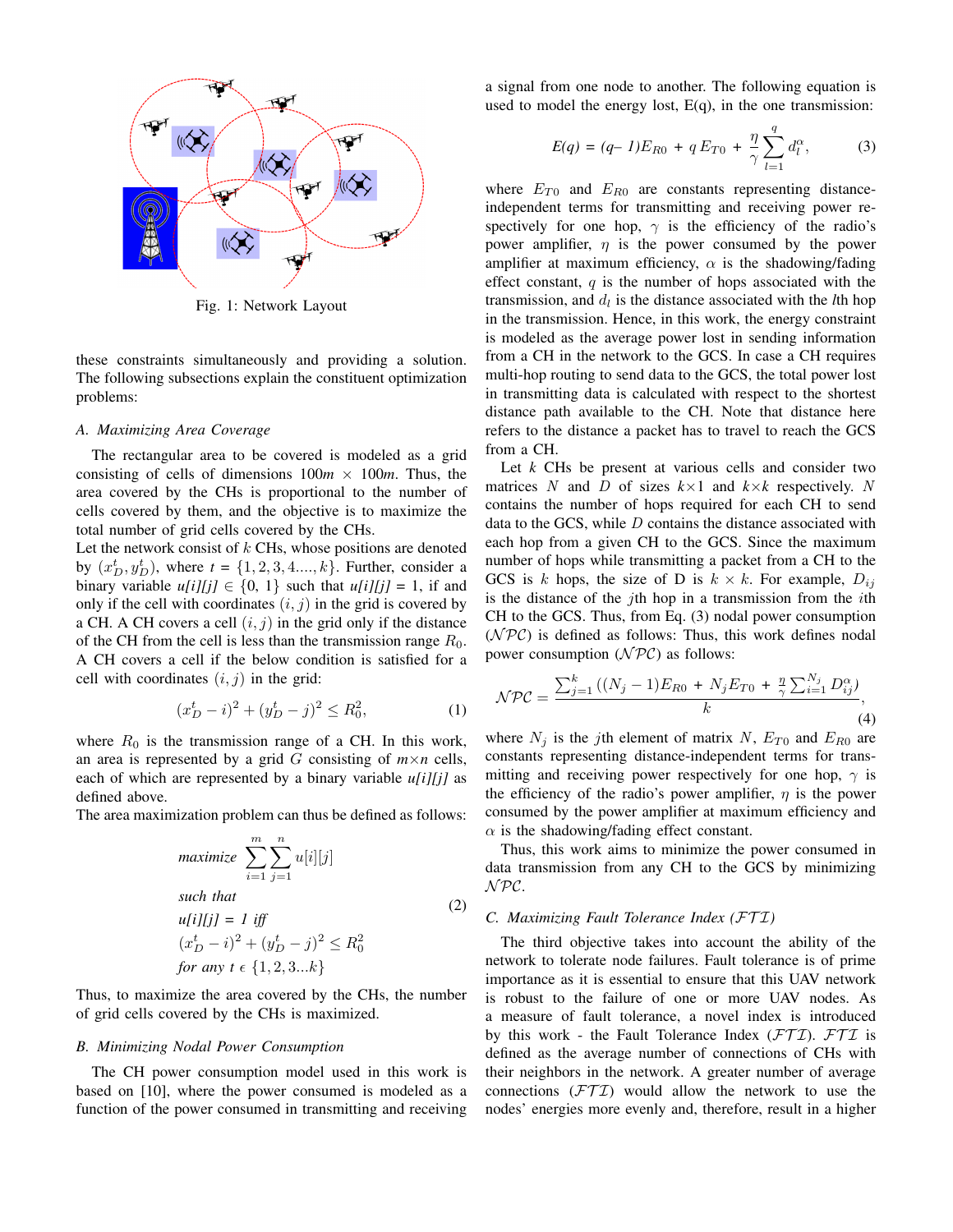network lifetime. Further, a high  $FTI$  would provide CHs with alternate routes to send information if one or more nodes fail. Therefore, the dependence of the network on individual nodes reduces, thereby increasing the robustness of the network to node failures.

Consider a UAV network with *k* CHs present at various cells, whose positions are denoted by  $\{x_D^t, y_D^t\}$ ,  $t \in$  $\{1,2,3,4,...,k\}$ . Consider a connections matrix C of size  $k \times k$  defined such that  $C[i][j] = 1$  if nodes i and j are within distance  $R_0$  (transmission range of CHs) of one another

$$
(x_D^i - x_D^j)^2 + (y_D^i - y_D^j)^2 \le R_0^2,\tag{5}
$$

and  $C[i][j] = 0$  if the above inequality is not satisfied. The mathematical representation of  $FTI$  is thus given as:

$$
\mathcal{FTI} = \frac{\sum_{i=1}^{k} \sum_{j=1}^{k} C[i][j]}{k} \tag{6}
$$

# *D. Problem Formulation*

Let the UAV network consist of *k* CHs. Variables have meanings as defined in the previous subsections. Note that the default values of  $C[i][j]$  and  $u[i][j]$  are 0. Hence, the overall multi-objective optimization problem can be represented as below:

$$
\begin{aligned}\n\text{Maximize } & \{ \sum_{i=1}^{m} \sum_{j=1}^{n} u[i][j] \}, \frac{\sum_{i=1}^{k} \sum_{j=1}^{k} C[i][j]}{k} \} \\
& \& \& \& \& \text{Minimize } \{ \frac{\sum_{j=1}^{k} \left( (N_j - 1)E_{R0} + N_j E_{T0} + \frac{\eta}{\gamma} \sum_{i=1}^{N_j} D_{ij}^{\alpha} \right)}{k} \} \\
& \text{such that}\n\end{aligned}
$$

*such that*

- 1.  $N_i > 0$  *and*  $N_i \leq k \ \forall i \ \epsilon \ \{1, 2, 3, \ldots k\}$ 2. *C[i][j] = 1 if*  $(x_D^i - x_D^j)^2 + (y_D^i - y_D^j)^2 < R_0^2$  *for i,j*  $\epsilon \{1, 2, 3....k\}$
- 3.  $u[i][j] = 1$ *iff*  $(x_D^t - i)^2 + (y_D^t - j)^2 < R_0^2$  for any  $t \in \{1, 2, 3...k\}$ (7)

## *E. Multi-objective Cuckoo Search (MOCS) and NSGA-II*

Cuckoo Search Algorithm [11] is a meta-heuristic algorithm based on the breeding behavior of certain species of cuckoos. The reason for choosing a meta-heuristic algorithm for EFTA is simple - multiple conflicting objectives have to be achieved, and the optimization problem is *NP hard*. There will be trade-offs, for example, between power consumption and the area covered. Moreover, the non-linearity of the constraints further makes it difficult to use deterministic algorithms over stochastic ones. On the other hand, the fast computation and the global nature of meta-heuristics make them a good choice for such a problem.

The algorithm incorporates the breeding behavior and the characteristics of Lévy flights, which brings a degree of randomness to the algorithm. Exploration and exploitation are two key characteristics of meta-heuristics. Exploration ensures diversity of solutions globally, while exploitation focuses on the current region where a good solution has been located to find an even better one. Lévy flights are used for both these characteristics - smaller steps from the current best solution would relate to exploitation, whereas larger steps relate to exploration or diversification [11]. For multiple objectives, the last step of breeding behavior is modified and can be found in [3]. It must be noted that MOCS does not use a weighted function. Instead, it optimizes the three constraints simultaneously to present a set of solutions. This is done by incorporating NSGA-II [12], an evolutionary genetic algorithm to compare and rank solutions using non-dominated sorting.

A characteristic of multi-objective optimization problems is that there exist multiple optimal solutions that form the Pareto front, which is a group of non-dominated solutions. While there are no practical approaches for obtaining a Pareto front, Lévy flights are also used to approximately generate it [13]. Lévy flights are incorporated when generating new solutions. For cuckoo *i*, the new solution generated for the  $(r + 1)$ th iteration is given as:

$$
s_i^{r+1} = s_i^r + \beta \oplus Levy(\lambda)
$$
 (8)

where  $\beta > 0$  is the step size and is decided based on the scope of the problem. Also,  $s_i$  is the *i*th solution, which corresponds to a  $2k \times 1$  matrix containing the x and y coordinates of k CHs.

Hence, using MOCS and NSGA-II, the Pareto front is generated.

As a Pareto front generates a group of solutions, the following steps are carried out to choose the best solution out of them:

- 1) In search missions, the primary goal of UAVs is to search the area as exhaustively and as quickly as possible. To accomplish this, CMs must have at least 1 CH in communication range at all times. Therefore, the CHs must cover a minimum threshold of the area in the network. Hence, all solutions in the pareto front that cover less than 99% of the prescribed grid area are removed.
- 2) The remaining solutions are then ranked using the function below: (the three parameters have equal weightage)

$$
f = NormFTI_i + NormArea_i - NormNPC_i \quad (9)
$$

3) EFTA then chooses the solution with the highest value of  $f$  as its final output.

## V. PERFORMANCE EVALUATION

This section presents a comprehensive comparative analysis between EFTA and Alzenad *et al.* [2]. As mentioned earlier, to the best of the authors' knowledge, no UAV placement schemes specifically addressing search operations exist in literature. Alzenad *et al.* [2] proposed a state-of-the-art, maximal coverage, energy-efficient UAV placement scheme for generic scenarios in applications using base-stations. As both [2] and EFTA aim at energy-efficient maximal coverage, this work uses [2] for performance comparison. This section is organized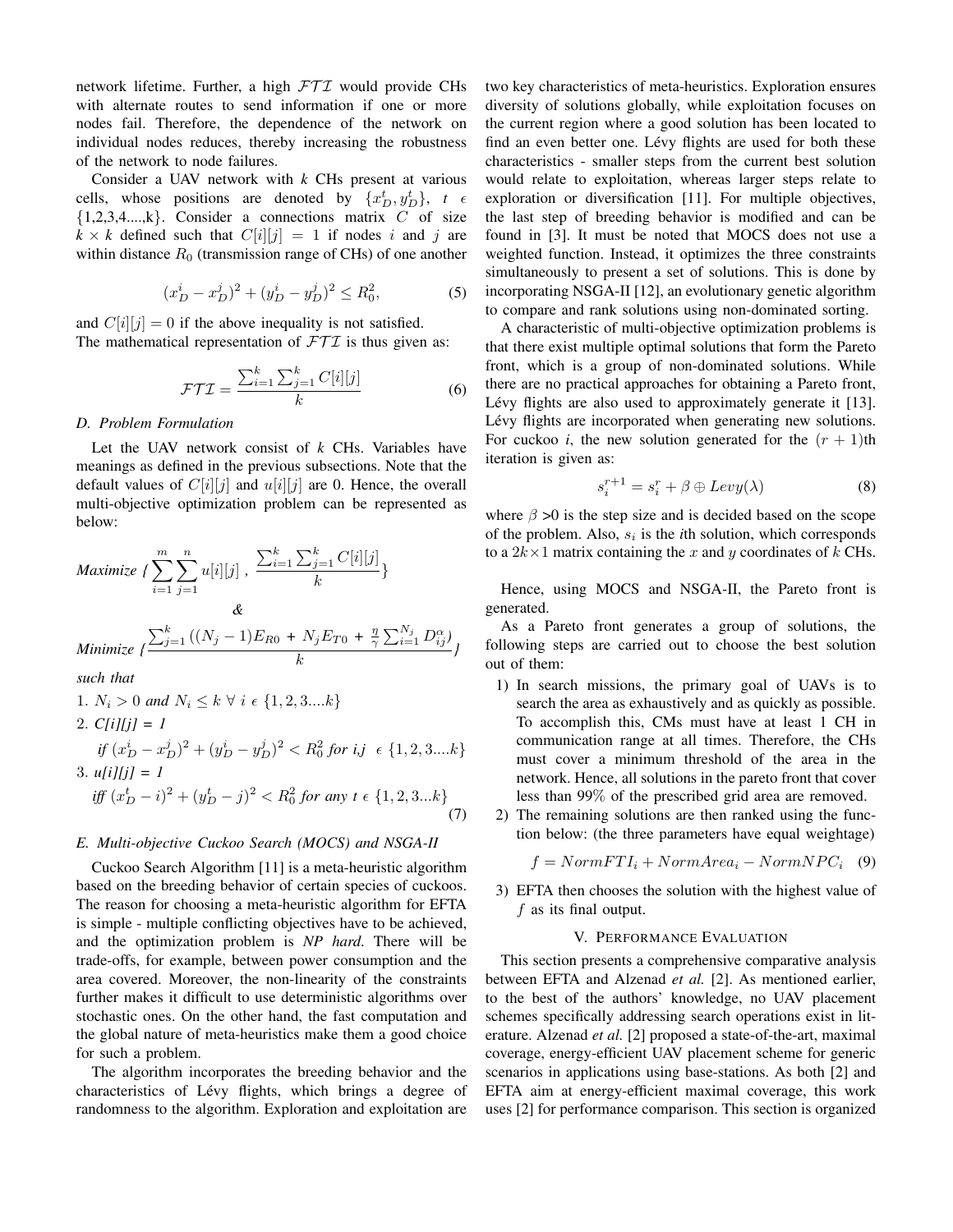TABLE I: Simulation Parameters

| <b>Parameter</b> | Value                   |  |
|------------------|-------------------------|--|
| $E_{R0}$         | $0.1$ mW                |  |
| $E_{T0}$         | $0.1$ mW                |  |
|                  | 0.3                     |  |
| $\alpha$         | 2 (assuming free space) |  |
|                  | $5 \times 10^5$         |  |
|                  | 50 cells                |  |

as follows. Section V-A gives an overview of the simulation environment while section V-B displays results for the three metrics explained in Section IV - area coverage,  $FTI$  and  $NPC$ . Section V-C presents a comparative analysis of network performance of EFTA and Alzenad *et al.* for  $k = 6$ .

## *A. Simulation Environment*

For simulations, a rectangular search area is modeled as a grid of cells, each of size  $100m \times 100m$ . Further, a matrix X of size  $k \times 2$  was defined to store the coordinates of the CHs within the grid. This matrix contains solutions obtained from MOCS. The optimization metrics for individual solutions were calculated using  $X$ . Note that all simulations were performed using MATLAB 2020b. The simulation parameters used by this work are as follows -  $E_{T0} = 0.1$  *mW*,  $E_{R0} = 0.1$  *mW*,  $\gamma$  $= 0.3$ ,  $\alpha = 2$  (assuming free space),  $\eta = 5 \times 10^5$  and  $R_0 = 50$ cells.

#### *B. Placement Results*

Figure 2 shows the Pareto Front generated for k=7. As mentioned above, function  $f$  defined in Eq. (9) is then used on the solutions in the Pareto Front to find a single optimal solution for the optimisation problem defined in Eq. (7).

EFTA was compared with [2] for 3 parameters :  $FTI$ ,  $NPC$ , and Area Coverage. The simulations were run for  $k = 4, 5, 6$  and 7 and the results are shown in Fig. 3, Fig. 4 and Fig. 5. Different dimensions of search area were chosen -  $9km \times 9km$  for  $k = 4$ ,  $10km \times 10km$  for  $k = 5$  and  $12km \times 12km$  for  $k = 6$  and 7. It may be noted that the area coverage for EFTA is comparable to [2], with a difference of under 0.5% in each case. The reason for [2] showing slightly better area coverage is that [2] aims to maximize area while ensuring energy efficiency. In other words, [2] maximises area first and then chooses the solution with best energy efficiency



Fig. 2: Pareto Front for k=7



Fig. 3: Fault Toleratance Index  $(\mathcal{FTI})$  Comparison



Fig. 4: Nodal Power Consumption  $(\mathcal{NPC})$  Comparison



Fig. 5: Area Coverage Comparison

*amongst* those that cover the maximum area. Meanwhile, EFTA considers two more constraints while generating the pareto front - fault tolerance and power consumption in addition to the area covered. Hence, EFTA consistently shows higher  $FTI$  values indicating the existence of a greater number of alternate paths per node. Even in terms of  $NPC$ , EFTA shows better performance by 40% on average.

# *C. Network Evaluation*

For the purpose of network evaluation, placements obtained by EFTA and [2] for  $k = 6$  were considered, and Optimized Link State Routing (OLSR) [14] was chosen as the routing protocol to compare metrics such as network lifetime, end-toend delay, and Packet Delivery Ratio (PDR). It must be noted that network lifetime is the packet number until which all the CHs in the network were active. In these simulations, 2000